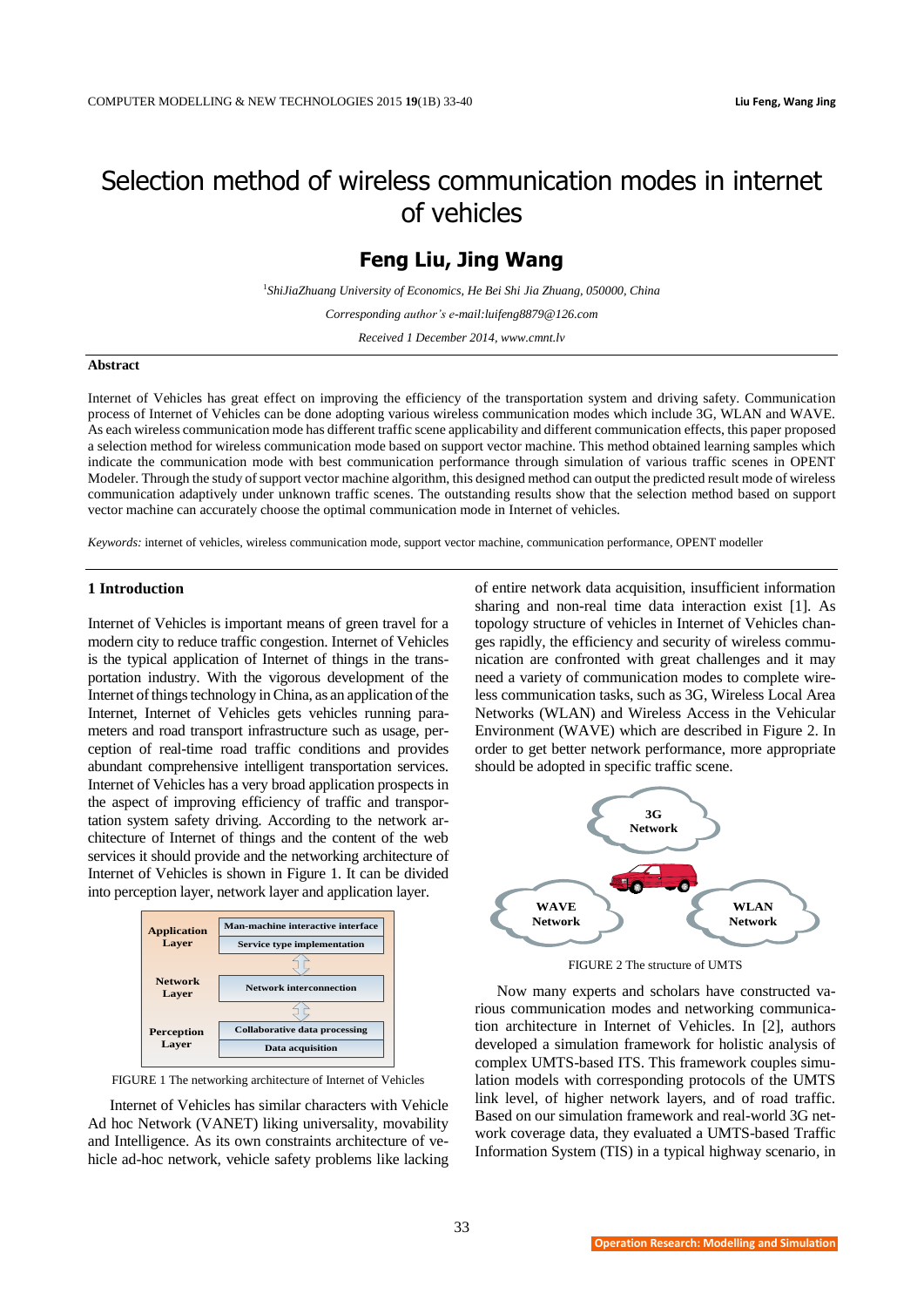which information about traffic jams needed to be communicated to other cars for optimized route planning. The evaluation clearly outlines the capabilities of the simulation framework and evaluation results are consistent with all expectations. In [3], this paper designs and implements a multimode wireless gateway based on embedded system. The hardware uses ARM11 microprocessor, S3C6410, as controller and integrates 3G module, IEEE802.11g module and Bluetooth module. The software is based on Embedded Linux, develops drivers of integrated modules and user applications, and realizes the function of protocol conversion and routing. In [4], authors use GPS information to calculate the expected capacity using location, direction, velocity and RSSI information, in advance. Therefore, we suggest a handoff algorithm that uses the expected capacity to guarantee bandwidth. We implemented the suggested algorithm and experimentally verified the performance of the algorithm.

In [5], authors envision design VANET-UMTS integrated network architecture. In this architecture, vehicles are dynamically clustered according to different related metrics. From these clusters, a minimum number of vehicles, equipped with IEEE 802.11p and UTRAN interfaces, are selected as vehicular gateways to link VANET to UMTS and encouraging results are obtained in terms of high data packet delivery ratios and throughput, reduced control packet overhead, and minimized delay and packet drop rates. In [6], Seamless Internet 3G and Opportunistic WLAN Vehicular Internet Connectivity (SILVIO) is proposed, a solution for providing Internet connectivity in multi-hop vehicular ad hoc networks. Real traffic traces from the city of Madrid were used to feed the simulator which considers large vehicles as obstacles, as well. The obtained simulation results show that using SILVIO the cellular network can be offloaded by a factor up to 80%.

Neural network is also applied in the transportation system widely, but it has not been used for communication mode selection. Lee and Wai designed adaptive fuzzy neural network control model that applied magnetic levitation transportation system, and its online learning algorithm has solved the problem of the chattering phenomenon and stability of the system [7]. In this paper, the neural network is used for integrate wireless communication mode. In [8], various methodologies for traffic information prediction are investigated. Authors present a speed prediction algorithm.

NNTM-SP (Neural Network Traffic Modeling-Speed Prediction) that trained with the historical traffic data and is capable of predicting the vehicle speed profile with the current traffic information. Experimental results show that the proposed algorithm gave good prediction results on real traffic data and the predicted speed profile shows that NNTM-SP correctly predicts the dynamic traffic changes. In [9], aiming at limitation of the conventional network traffic time series prediction model and the problem that BP algorithms easily plunge into local solution, an optimization algorithm - PSO-QI which combine particle swarm optimization (PSO) and the quantum principle is proposed, and can alleviate the premature convergence validly. Then, the

parameters of BP neural network were optimized and the time series of network traffic data was modeled and forecasted based on BP neural network and PSO-QI.

The remainder of this paper is structured as follows. Section II gives a scope of wireless communication modes in Internet of Vehicles. Section III describes the proposed selection method for wireless communication mode based on support vector machine and verification for it is presented in Section IV. Section V finally concludes this paper.

#### **2 Scope of wireless communication modes**

#### 2.1 3G COMMUNICATION MODE

UMTS (Universal Mobile Telecommunication Systems), as a 3G &beyond cellular network technology, operates with a frequency range of around 2 GHz [10]. UMTS make the WCDMA as the preferred air interface technology and achieve continuous improvement [11], but it also has introduced the TD-SCDMA and HSDPA technology. The structure of UMTS system mainly includes the wireless access network, CN (Core Network, the core network), UE (User Equipment) and UTRAN (UMTS Terrestrial Radio Access Network). UMTS support transmission rate with 1920 kbps and a peak downlink data rate of 2 Mbps. The structure of UMTS is described in Figure 3.



FIGURE 3 The structure of UMTS network

3G communication mode is suitable for communication scenarios with long distance and less traffic load. The advantage of 3G communication mode has less demand on the moving velocity of the node, and the disadvantage of 3G is the data transfer rate and limited capacity.

## 2.2 WLAN COMMUNICATION MODE

WLAN is a type of wireless communication system, with characters of flexibility, mobility, easy scalability, and low cost and used for providing wireless connectivity between moving vehicles[12]. Wi-Fi which is the widely application of WLAN is a brand of wireless communication technology, and its main communication protocol is the IEEE 802.11 series of protocol. Wi-Fi adopts the IEEE 802.11b protocol generally. There are many available routing protocols, including AODV, DSR, TORA routing protocol. Channel access protocols such as DCF (Distributed Coordination Function), PCF (Point Coordination Function) and HCF (Hybrid Coordination Function) are available. Other kinds of IEEE 802.11 series protocol for different application scenarios have different applicability. The typical routing protocol, channel access protocol and MAC protocol are listed in the following figure.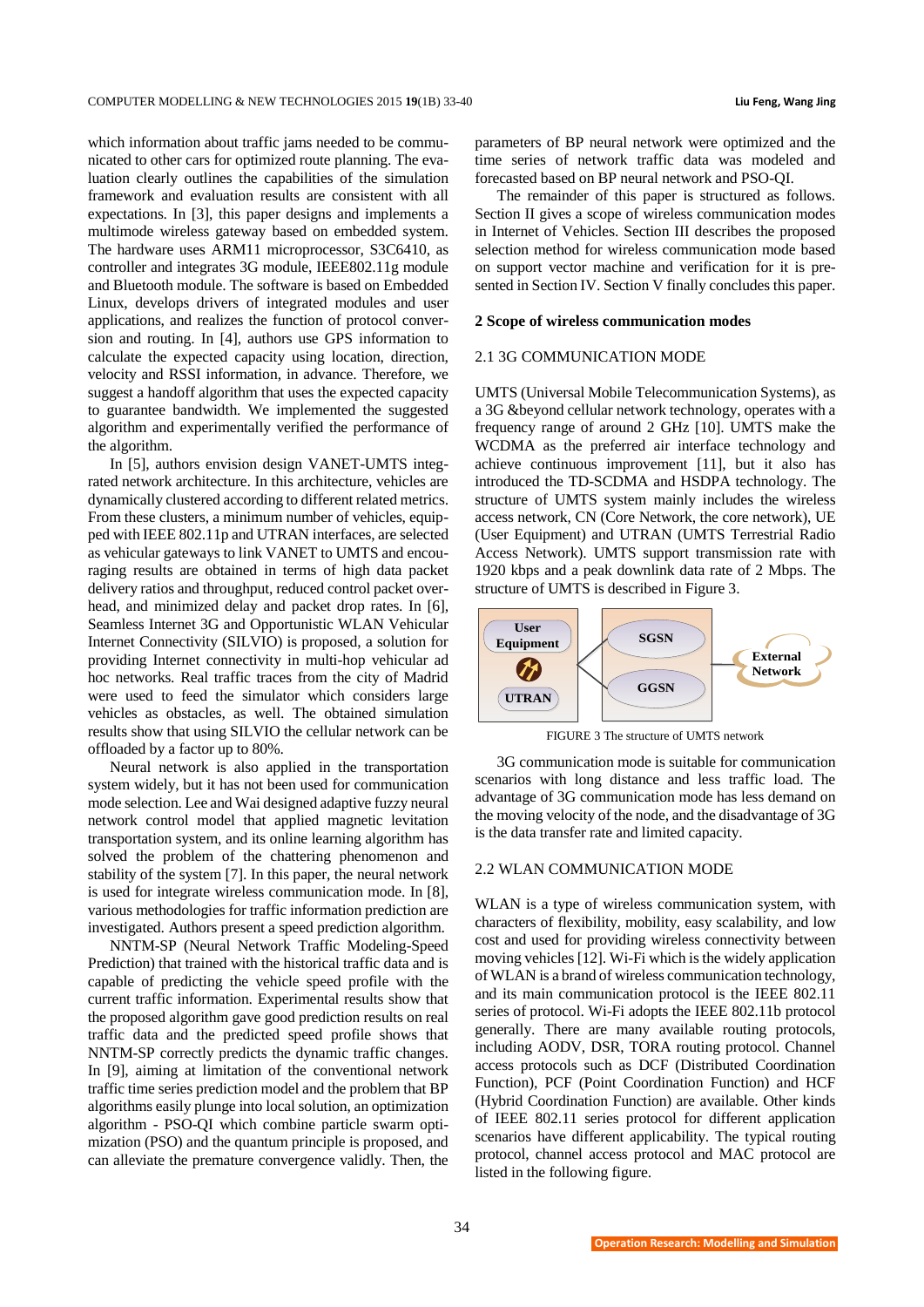

Figure 4 The networking architecture of Internet of Vehicles

WLAN communication mode is suitable for the communication scenario in which the number of vehicles, vehicle velocity, and communication distance are moderate. Overall, WLAN technology proved to work also at vehicular velocity [13].

#### 2.3 WAVE COMMUNICATION MODE

WAVE technology is an efficient short-range wireless communication mechanism after the generation of cooperative vehicle infrastructure system in order to solve the vehicle-to-vehicle communication, vehicle-roadside communication problems. The advantage of WAVE is mainly reflected in the message transmission latency, node mobility, communication frequency of anti-interference. The applicability of the IEEE 802.11p for Internet of Vehicles, its comprehensive evaluation of network performance and cost of implementation and complexity aspects are superior to ordinary wireless communication technology.

The data Link layer includes LLC (Logical Link Control) and MAC, the IEEE 802.11p of MAC layer is the concentrated reflection of the performance advantages in the protocol architecture as shown in Figure 5. The IEEE 1609.4 standard sets rules on the multi-channel multiplexing technique and channels can be divided into SCH and CCH time slot by using the method of time slot, and the channel time is divided into synchronization intervals with a fixed length of 100ms [14, 15]. MAC layer provide services for data transmission channel and coordination control, and make more efficient exchange of data through reliable channel access protocol. The WAVE mode is more suitable for traffic scenarios with plenty of vehicles and high velocity.



FIGURE 5 The protocol architecture of WAVE

# **3 Selection method for wireless communication modes based on support vector machine**

The main function of proposed selection method for wireless communication modes is to select the most suitable wireless communication mode for the current traffic scene.

Support vector machine can learn the rule of optimal communication mode according the learn simples. As vehicle density and vehicle velocity are the regular characters of transportation system, so they regard as the input of the support vector machine network. Support vector machine (SVM) network model is adopted in selection method proposed in this paper.

#### 3.1 SUPPORT VECTOR MACHINE MODEL

Support vector machine (SVM) method is built on the basis of statistical learning theory based on VC dimension theory and structure risk minimum principle and seek the best compromise between the limited sample information in the complexity of the model and learning ability to get the best generalization ability. The decision function of support vector machine (SVM) is similar to a support vector machine network, and the output is several linear combinations of the middle layer nodes. Each layer node corresponds to the inner product between input sample and a support vector, and then which is also called support vector networks. The structure of support vector machine network is shown as Figure 6.  $x_1$  and  $x_2$  represent vehicle density and vehicle velocity respectively. The essence of SVM is mapping the low-dimensional input space to a high-dimensional feature vector space. *y* is the output of support vector machine network model and its range of value is (0,1,2,3) which WAVE mode respectively.



FIGURE 6 Structure of SVM network

 $K(x_i, x_j)$  is the inner product function which satisfies condition of Mercer. sgn() is the threshold function of this selection method.

$$
K(x_i, x_j) = [(x_i \cdot x_j) + 1]^q, \quad q = 1,
$$
 (1)

$$
sgn = \begin{cases} 1, (0.5 \le y < 1.5) \\ 2, (1.5 \le y < 2.5) \\ 3, (2.5 \le y < 3.5) \\ 0, \quad other \end{cases}
$$
 (2)

# 3.2 LEARNING SAMPLE

The learning samples consist of optimal simulation results of plenty of traffic scenes. Simulation scenarios with different vehicle densities and vehicle velocities are simulated using different communication modes in OPNET Modeler,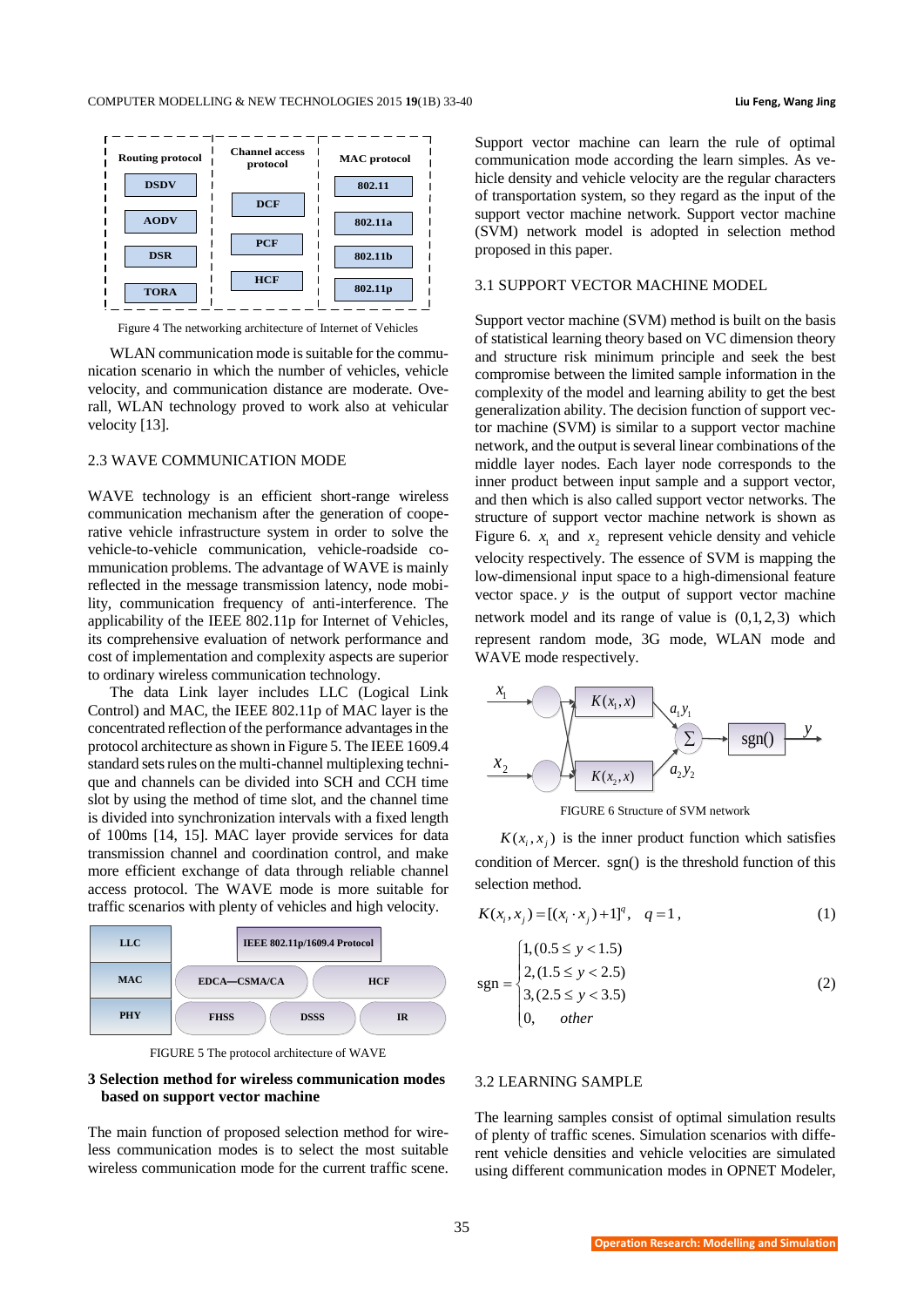and then communication mode with the best communication performance is chose as the learning sample. The transmission delay and packet loss rate are the main communication performance evaluation indexes. The transmission delay means the time difference between the time of creating packet and the time of receiving packet. The packet loss rate means the proportion of lost packet in the whole packets. This paper puts forward a system evaluation factor *C* which integrates the transmission delay and packet loss rate as formula (3).

$$
C = 0.5 \cdot (1 - \frac{D}{D_{\text{max}}}) + 0.5 \cdot (1 - \frac{L}{L_{\text{max}}})
$$
 (3)

*D* and *L* are the average transmission delay and packet loss rate during current simulation scene. We think that the transmission delay and packet loss rate have the same importance for the performance of Internet of Vehicles nearly, so their scaling factor are 0.5 as well.  $D_{\text{max}}$  and  $L_{\text{max}}$ indicate the maximum value of them respectively. System evaluation factor *C* can reflect the performance of the network communication basically and  $0 \leq C < 1$ . The performance of communication change for the better as the value of *C* becomes larger.

System evaluation factor *C* regards as the reference standard which is put forward by the above paper. A number of different traffic simulation scenarios were finished and the communication mode with maximum of *C* was selected for learning samples. The whole learning samples of selection method based on SVM network model is described in Table 1.

TABLE 1 Learning samples of selection method

| Input(veh, km/h) | <b>Evaluation Factor</b> | <b>Optimal Mode</b> |
|------------------|--------------------------|---------------------|
| 100,20           | 0.654                    | 3G                  |
| 100.40           | 0.702                    | 3G                  |
| 100,60           | 0.745                    | <b>WAVE</b>         |
| 200,20           | 0.723                    | WLAN                |
| 200,40           | 0.695                    | WLAN                |
| 200,60           | 0.821                    | <b>WAVE</b>         |
| 400,20           | 0.795                    | WLAN                |
| 400.40           | 0.765                    | WAVE                |
| 400.60           | 0.732                    | WAVE                |

#### 3.3 LEARNING ALGORITHM

The process of learning algorithm for solving the problem of classification with support vector machine (SVM) is described in the following paper.

**Step 1:** One group of learning sample  $(x_1, x_2)$  and desired output  $(y_1, y_2)$  are given. There are 9 groups of learning samples in whole.

**Step 2:** Constraint condition are described in following Equation.

$$
\sum_{i=1}^{2} y_i a_i = 0, \ a_i \ge 0 (i = 1, 2).
$$
 (4)

Then calculate the maximum value of  $W(a)$  from the Equation (5) and obtain  $a_i^*$ .

$$
W(a) = \sum_{i=1}^{2} a_i - \frac{1}{2} \sum_{i,j=1}^{2} a_i a_j y_i y_j (x_i \cdot x_j)
$$
 (5)

**Step 3:** Calculate the value of  $w^*$  and  $b^*$  as following Equation.  $x<sub>s</sub>$  is a specific support vector.

$$
w^* = \sum_{i=1}^2 a_i^* x_i y_i \tag{6}
$$

$$
b^* = \frac{1}{y_s} - w^* \cdot x_s \ . \tag{7}
$$

**Step 4:** For the vector  $x$  without classification, it can be calculated by  $K(x_i, x_j)$  and  $f(x)$ .

$$
f(x) = \operatorname{sgn}\left\{\sum_{i=1}^{2} y_i a_i^* K(x_i, x) + b^*\right\}.
$$
 (8)

Although the performance of the SVM algorithm is verified in the application in many actual problems, but there are some problems on the calculation of the algorithm, which include slow training algorithm, the complex algorithm that is difficult to implement and test phase with heavy computation. The memory size during training process is shown is Figure 7 and the memory size increase rapidly with the increase of sample size, and in the final it reaches 24M. When the above four steps are finished, the SVM network is constructed and it can be used for selection of communication mode.



FIGURE 7 The relationship between memory size and sample size inSVM network

#### 3.4 SIMULATION RESULTS OF SVM NETWORK

In order to verify the accuracy in the choice of communication mode in Internet of Vehicles by above designed support vector machine network model, the authors have designed more complex traffic simulation scenarios in which more elaboration of vehicle densities and vehicle velocities regard as the input of support vector machine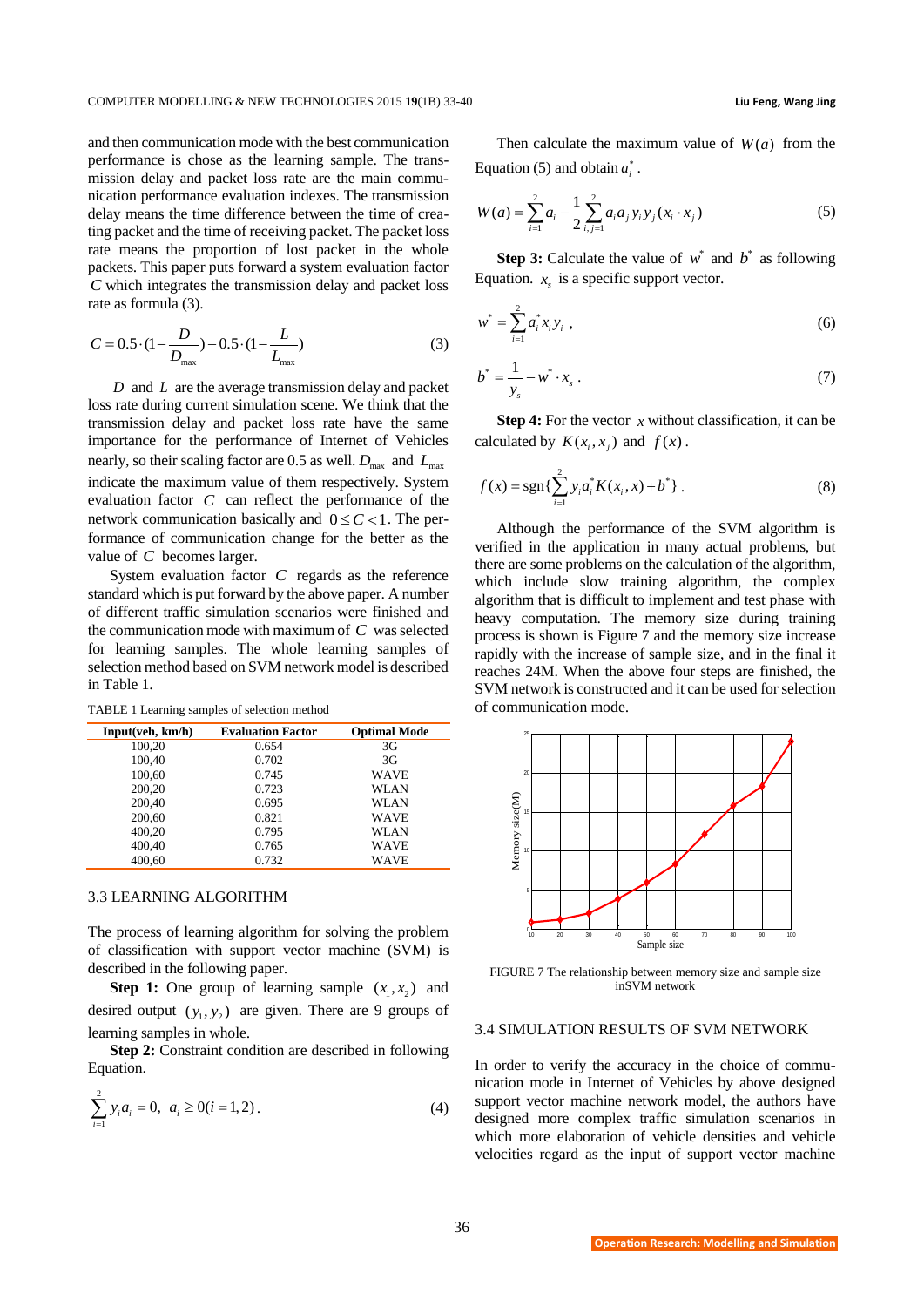network. Through support vector machine learning algorithm, and the output of the communication mode by selection method is collected as follows Table 2.

TABLE 2 Result of support vector machine network model

| Input(veh, km/h) | Output         |
|------------------|----------------|
| 150,20           | 3G             |
| 150,30           | 3 <sub>G</sub> |
| 150,40           | 3 <sub>G</sub> |
| 150,50           | 3 <sub>G</sub> |
| 150,60           | <b>WAVE</b>    |
| 250,20           | WLAN           |
| 250,30           | WLAN           |
| 250,40           | WLAN           |
| 250,50           | <b>WAVE</b>    |
| 250,60           | <b>WAVE</b>    |
| 300,20           | WLAN           |
| 300,30           | <b>WLAN</b>    |
| 300,40           | WAVE           |
| 300,50           | WAVE           |
| 300,60           | WAVE           |

# **4 Performance evaluation**

The purpose of evaluation of selection method for wireless communication mode based on support vector machine network is comparing the different choice results between the real optimal communication mode and the output of the selection method. At the same time, authors make research for the effect of performance with different communication mode in different traffic simulation environments.

# 4.1 ESTABLISHMENT OF SIMULATION SCENARIO

The simulation scenarios are constructed in OPNET Modeler. OPNET which is based on the time driving mechanism has good time management strategy. OPENT provide According to the particularity of communication process in Internet of Vehicles, the MANET model of OPNET Modeler model library is selected as vehicle equipment simulation experiments when WLAN and WAVE are selected as the communication modes. As the main information carrier, MANET node plays a decisive role to the entire network environment simulation.

Vehicle information is sent and received from the WLAN transceiver and in turn goes by the MAC layer, data link layer, IP, UDP, routing layer, application layer to complete the whole message communication process. The quantity of MANET model represents the vehicle density and the attitude of velocity represents the vehicle velocity. As the motion model is not essential for this selection method, so it is set as random mobility. Routing protocol, packet size and interval, channel access protocol parameters and other settings can be set by the user interface in OPNET Modeler. The number of MANET during simulation is placed according the input of Table 2 and simulation process with WLAN mode is shown as Figure 8.

**WLAN Node WLAN Node WLAN Node WLAN Node WLAN Node WLAN Node WLAN Node WLAN Node WLAN Node WLAN Node WLAN Node**

FIGURE 8 WLAN simulation process in OPNET Modeler

**WLAN Node**

**WLAN Node**

As the WAVE mode is based on 802.11p and OPNET Modeler don't provide its interface, so we need to modify the node internal code to simulate the communication process with WAVE communication mode. The focus of modification is the MAC layer and multi-channel operation.

The simulation process with WAVE mode is show as Figure 9.



FIGURE 9 WAVE simulation process in OPNET Modeler

The simulation network topology of UMTS in OPNET Modeler is shown in Figure 10. UE represents the mobile user equipment, and Node B represents the node B in UMTS. The RNC represents the radio network controller of UMTS, and CN represents the core network in UMTS. The quantity of UE is equal to the vehicle density. In order to generate UMTS data flow, an external network and the FTP server are built.

The simulation scenario needs to switch among different communication modes. The range of simulation scenario is one square kilometer. OPNET Modeler perform a variety of communication modes, which including 3G (UMTS), WLAN and WAVE.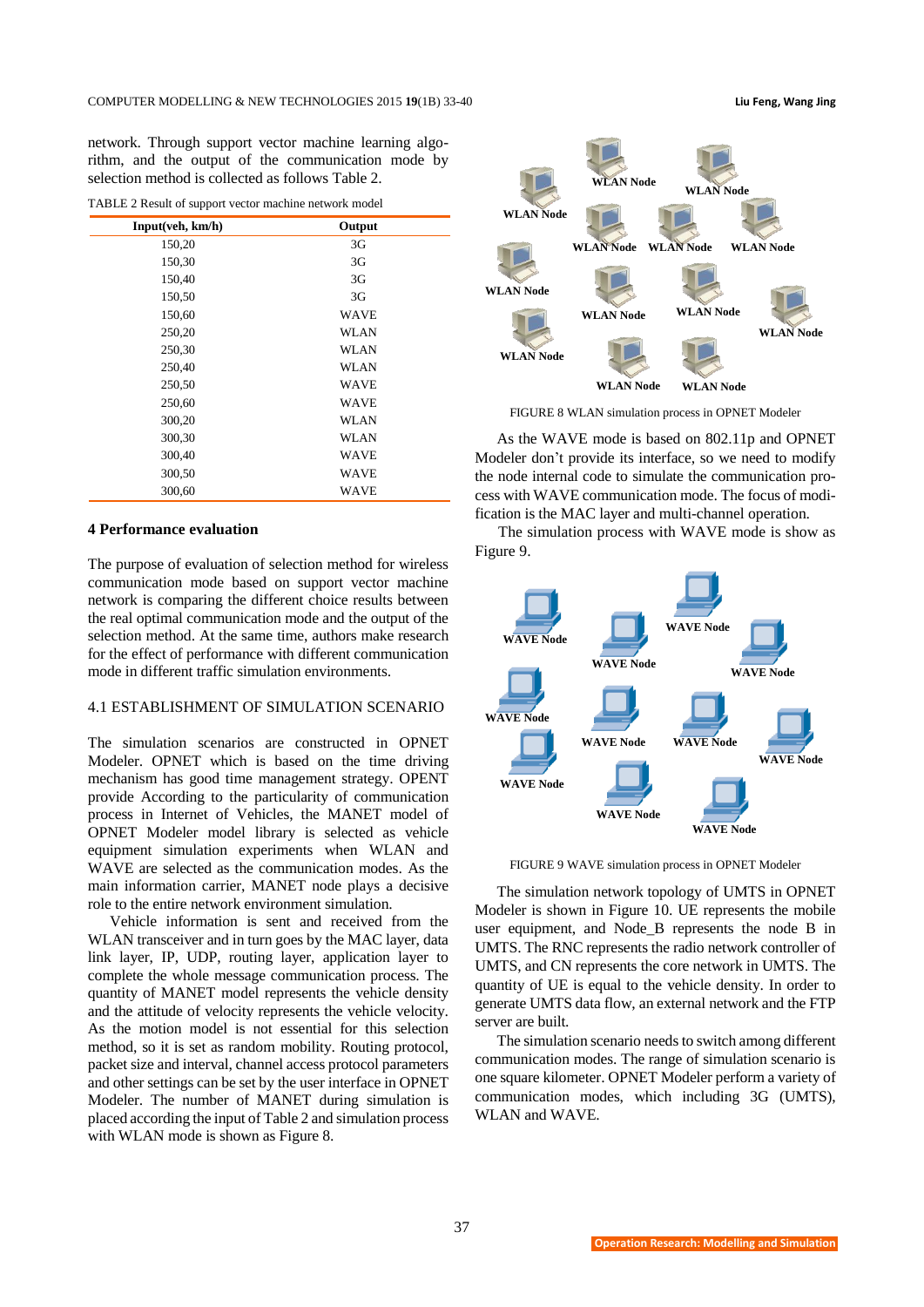

FIGURE 10 UMTS simulation process in OPNET Modeler

The attitudes of communication mode and above simulation scenario are set as the default settings which are described in Table 3. The simulation time lasts 10 minutes. The simulation results are managed by the statistics processing of OPNET Modeler during simulation and can export when simulation finished.

|  | TABLE 3 The default settings of simulation |  |  |
|--|--------------------------------------------|--|--|
|--|--------------------------------------------|--|--|

| <b>Settings</b>            | Value                |
|----------------------------|----------------------|
| Simulation range           | $1000m^2$            |
| Simulation time            | 10minutes            |
| Packet size                | 1000 bytes           |
| Packet interval            | Exponential(1)       |
| MAC protocol               | 802.11p/802.11b      |
| Data rate                  | 11M/s                |
| Wireless transmission mode | <b>TwoRay Ground</b> |
| Network interface type     | Wireless PhyExt      |
| Interface queue model      | PriOueue             |
| Mobility model             | Random               |
| Channel access protocol    | <b>EDCA/DCF</b>      |
| Link layer                 | LL.                  |
| Routing protocol           | AODV                 |

#### 4.2 VERIFICATION OF SVM NETWORK

Through the simulation according to the input of support vector machine network and the system evaluation factor *C* , the optimal communication modes are obtained precisely. The verification results of support vector machine network model are described in Table 4. We can see from the results that only when the vehicle density and velocity are 150 and 50, the output of selection method and real optimal mode is different. This is because when 3G mode behaves well when the number of vehicles is small and WAVE mode behaves well when the vehicle velocity is high. Then the wrong judgment is made as the miscalculation of transport properties and different traffic applicability. The probability of correct is 93.3%. In order to get higher accuracy of selection of communication mode, the failure output can be joined in the learning samples as the new condition, then the feedback loop is constructed.

TABLE 4 Verification result of support vector machine network model

| Input(veh, km/h) | Output | <b>Optimal Mode</b> |
|------------------|--------|---------------------|
| 150,20           | 3G     | 3G                  |
| 150,30           | 3G     | 3G                  |
| 150,40           | 3G     | 3 <sub>G</sub>      |
| 150,50           | 3G     | <b>WAVE</b>         |
| 150,60           | WAVE   | <b>WAVE</b>         |
| 250,20           | WLAN   | WLAN                |
| 250,30           | WLAN   | WLAN                |
| 250,40           | WLAN   | WLAN                |
| 250,50           | WAVE   | <b>WAVE</b>         |
| 250,60           | WAVE   | <b>WAVE</b>         |
| 300,20           | WLAN   | WLAN                |
| 300,30           | WLAN   | WLAN                |
| 300.40           | WAVE   | <b>WAVE</b>         |
| 300,50           | WAVE   | <b>WAVE</b>         |
| 300.60           | WAVE   | WAVE                |

#### 4.3 VERIFICATION OF NETWORK PERFORMANCE

The system evaluation factor can reflect the wireless network performance. In order to show the different network performance of simulation scenario with various vehicle densities and velocities visually, we stat the transmission delay and packet loss rate during simulation time. In order to make a fair comment for network performance, we calculate the average parameter of transmission delay and packet loss rate in specific simulation environment. The unit of transmission delay is sec and the unit of packet loss rate is %. The simulation result of transmission delay and packet loss rate in different simulation scenarios are shown in Figure 11 and Figure 12.



FIGURE 11 Results of transmission delay in different simualtion senarios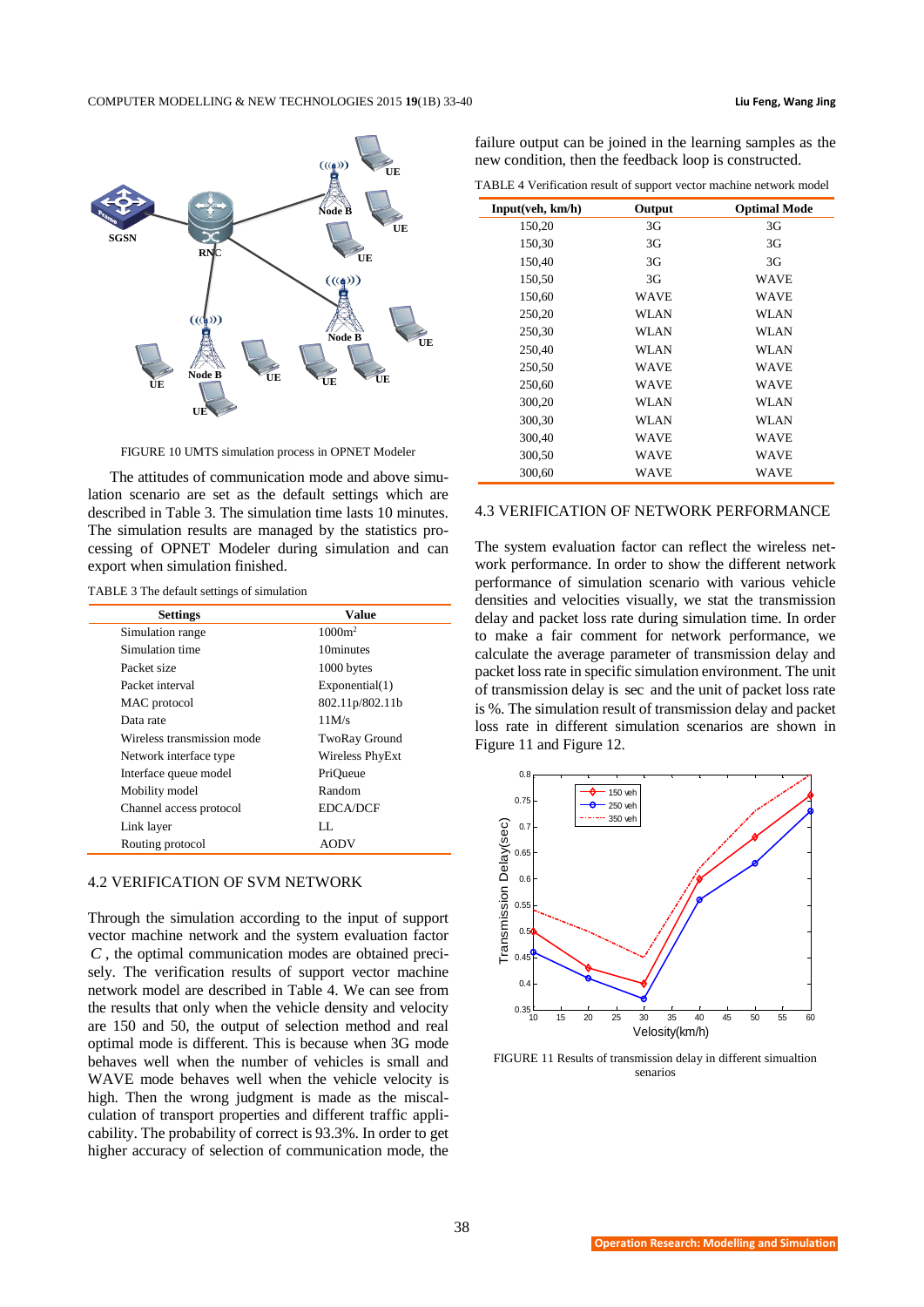

FIGURE 12 Results of packet loss rate in different simualtion senarios

It can be seen from the above result of transmission delay and packet loss rate that they have the similar variation tendency with the increase of velocity value. The velocity stands for average velocity of all the vehicles. When the velocity is low, vehicle nodes is equal to the fixed nodes and the miscellaneous function of movement has no show, so the network performance is not very good. When the velocity is high, network topology changes in frequent and the path of data packet transmission is unstable, then it leads to bad network performance. When the velocity is moderate, the communication performance is optimal relatively.

The effect of vehicle density on the performance of communication is also similar. When the vehicle density is small, the path that reaches the destination node is less and when the vehicle density is large, the possibility of traffic jams increase, so above conditions lead to the increase of transmission delay and packet loss rate. The system evaluation factor integrates the transmission delay and packet loss rate reasonably.

Figure 13 shows the system evaluation factor  $C$  in all simulation scenes. From it we can see that when the density is modest and velocity is low, the performance of network is better and the reason of it is that when the topological structure and routing of network is relatively stable, the path between source node and destination node is unblocked and the probability of sending failure is small relatively. As the selection method can choose the optimal communication mode, their network performances have little difference in the changing process of velocity.

#### **References**

- [1] Hossain E, Chow G, Leung V C M 2010 Vehicular telematics over heterogeneous wireless networks: A survey *Computer Communications* **33**(7) 775-93
- [2] Sommer C, Schmidt A, Chen Y 2010 On the feasibility of UMTSbased Traffic Information Systems *Ad Hoc Networks* 8 506-17
- [3] Mao Y, Xia W, Wu Y 2012 Designing and Implementing of Multimode Wireless Gateway in VANET *in Proc 2012 International Conference on Wireless Communications & Signal Processing (WCSP 2012)* 978-83



FIGURE 13 Results of system evaluation factor in different simualtion senarios

# **5 Conclusion**

Through the study of the 3G, WLAN and WAVE communication mode applied in the Internet of Vehicles and analyzing the applicability of the communication mode, and then the selection method for wireless communication mode based on support vector machine network was proposed. The learning samples are created through plenty of simulation scenarios built in OPENT Modeler. After support vector machine learning algorithm, it forms a complete support vector machine network model to make choice of communication mode. More complex simulation scenes are built for the verification of selection method based on support vector machine network. The verification results show that the applicability of the selection method based on support vector machine network is great and basically can find out the optimal communication mode. The network performance factors which include transmission delay and packet loss rate reflect the variation tendency with different traffic simulation scene and the system evaluation factor integrate the transmission delay and packet loss rate reasonably.

This paper also has shortcoming, for example, the reasonability of support vector machine network has no strict mathematical reasoning; the learning samples have no integrity; the selection of evaluation parameters have no argument whether they are justice. In the future, we will search for more accurate selection methods of wireless communication mode in Internet of Vehicles.

- [4] Kim D H, Byun S K, Kim J D 2014 Expected Capacity Based Handoff Scheme for Multimedia Data in WLAN *In Proc International Conference on Information Networking* 358-89
- [5] Benslimane A, Taleb T, Sivaraj R 2011 Dynamic clustering-based adaptive mobile gateway management in integrated VANET-3G Heterogeneous Wireless Networks *IEEE Sel Areas Commun* **29**(3) 559-70
- [6] Gramaglia M, Bernardos C J, Calderon M 2011 Seamless internet 3G and opportunistic WLAN vehicular connectivity *Eurasip Wirel Comm* 5 1-20